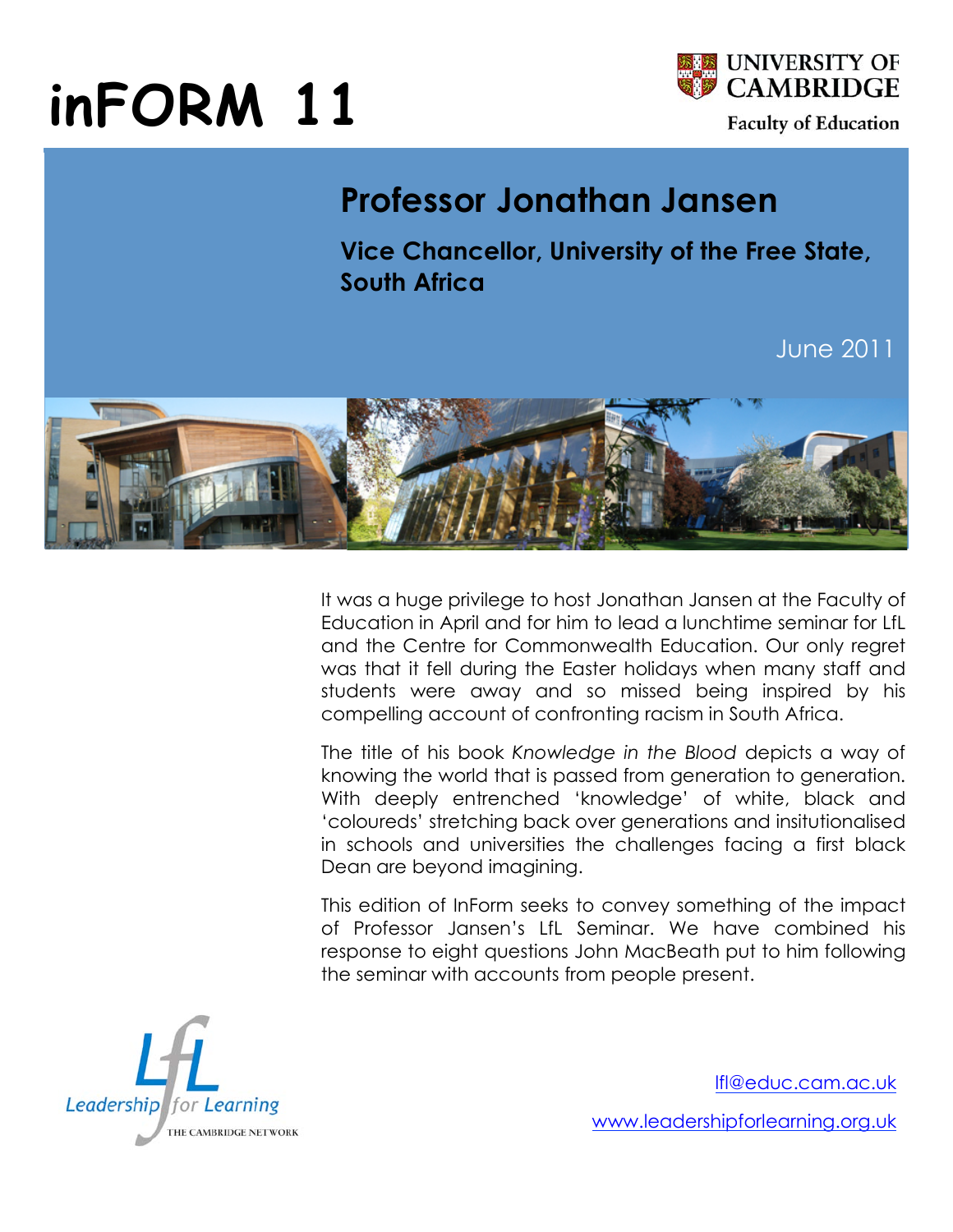

'The first step is understanding'

#### **1. You entitled your book** *Knowledge in the Blood***. What underlies the choice of that title?**

The title comes from an Irish poem by Macdara Woods, referring to the deep emotional, spiritual, psychic and bodily roots of knowledge - a knowledge not easily changed or transformed, and which from time to time keeps holding us back from doing the right things, and propelling us forward towards what is good: "for there is no respite from the knowledge in the blood" (Woods). It is a reminder, in pedagogical terms, that simple instructional or curricular remedies for complex problems do not yield easily to the logic of those who teach.

I have been made aware of the possible association of the title with the sentiments of national socialism or the assumptions about human behaviour drawn from eugenics. I am sensitive to these connections, but also believe that all meaning - including in this case poetic meaning - should not be reduced to Hitlerian thought.

#### **2. Theories of organizational change abound. For you as a new Dean or VC what was the very first step?**

The first step is understanding. Politics hates complexity, and in the overcharged politics of South Africa, there is little room for deep understanding of how society and its institutions came to be the way they are. You cannot change something without investing time (and resources) in 'getting to the bottom of things,' in a manner of speaking. Wherever I have been asked to lead, always in complex circumstances, I spend three months saying nothing except in trying to understand the cultures, traditions, histories, practices and beliefs of the organization I am entering. It works.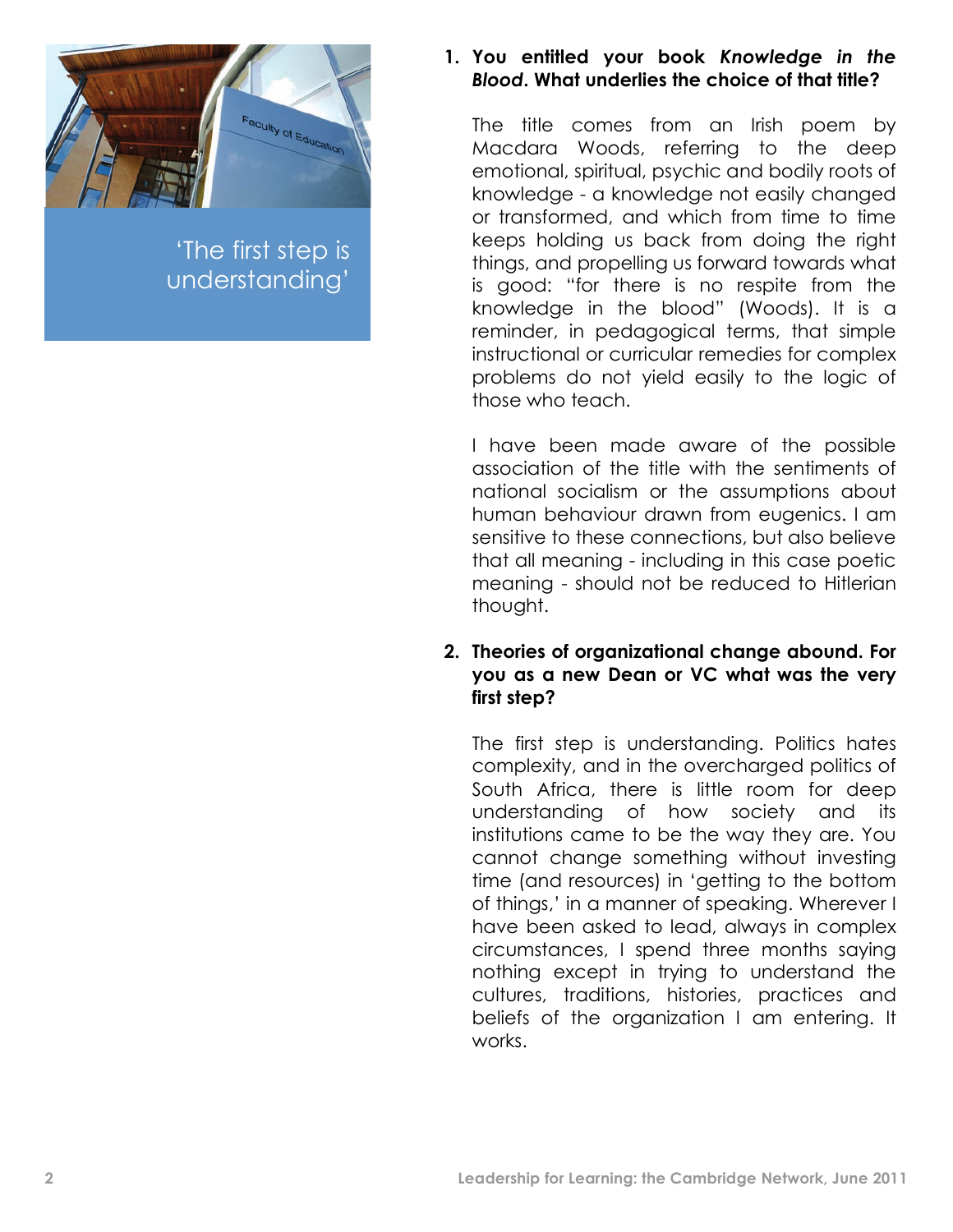**3. From your experience as leader in such a hugely challenging context what is the most important lesson you have learned?**

That leading through the open acknowledgement of your own brokenness (as opposed to moral selfrighteousness) finds enormous resonance among young and indeed older South Africans as we struggle to deal with our woundedness from the past and our mutual vulnerability in the present.

#### **4. What have been the most formidable obstacles you have faced in trying to achieve your vision?**

Dealing with myself. I do not lead outside of my own emotions, hurts, experiences and troubles. Leading is a deeply personal and indeed emotional experience. Knowing yourself, being open to change and adjustment even as you lead, and yet knowing what is worth pursuing, are critical elements in credible and effective leadership. I often find myself "surprised by joy" (CS Lewis) as the people I am privileged to lead respond with enthusiasm to what we set out to do. The problem is not the followers.

**5. Your willingness to understand and forgive bigoted students guilty of outrageous behaviour to black students could be seen by many as 'soft' on racism. Is there a limit to 'understanding' and a place for tough sanctions 'pour encourager les autres'?**

The charge ('soft on racism') would stick if that (forgiveness) is the only thing you do. But when forgiveness is part of a collective of actions that deal with personal and institutional and societal transformation, then it is a first step, not the only one. Institutional forgiveness (remember students still went through the criminal trial) brings students back into the university so that their bitter knowledge can be engaged and their angry knowledge intercepted; this is exactly what happened. One of the students now teaches others, like him, about the dangers of racism and the possibilities of a life that embraces others. Forgiveness of course also helps the perpetrator

'Leading is a deeply personal and indeed emotional experience'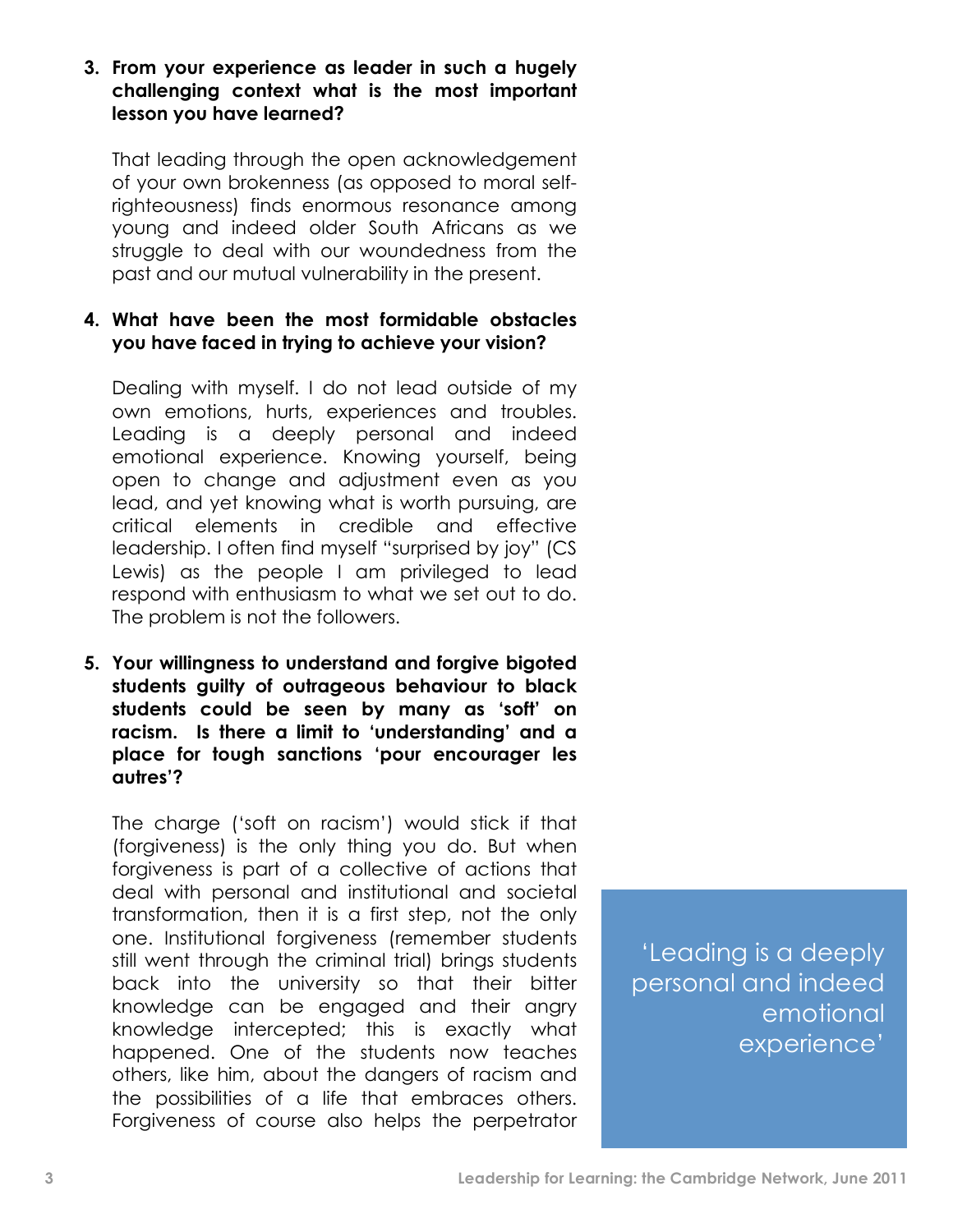overcome the burden of unresolved hurt and the restoration of human relations. By going countercultural, in this way, the door is opened for other white South Africans to 'come clean' and re-join the project of social change and renewal knowing that the finger of judgment will not (again) be shoved in their faces; we now have more white students coming to the University of the Free State (UFS) than before, for this reason. You cannot deal with racism in an all-black university, which is what the UFS was on its way to becoming. But this simple act of forgiveness, in a country still hurting deeply with past wounds, enabled a national dialogue to break-out in civil society which is quite unprecedented, not only in churches and synagogues and mosques. More and more South Africans now claim to understand the deeper meaning of that initial act of forgiveness; of course Desmond Tutu understood it right away, as expressed in his October 2009 letter.

#### **6. You showed us a picture of a moment in a rugby match frozen in time. What do you see in that picture that many of your audience could not see?**

A young black woman taking an enormous risk crossing over masculine, racial, cultural and sporting barriers to demonstrate joy and affection for a young white rugby player on a campus once dismissed in the media as irredeemably racist.

**7. You are described by many of your audience as a powerful charismatic figure with your own deep personal conviction and commitment. But you will move on. To what extent does it require you individually to sustain the vision? How can you leave a legacy for others to carry forward the vision?**

This is an abiding concern that I carried over from my previous job. I now work with strong teams, carefully selected, across the university, to build a common understanding of what we wish to achieve. I begin to identify young leaders to take over from me. But most importantly, we started to

'this simple act of forgiveness, in a country still hurting deeply with past wounds, enabled a national dialogue to break-out in civil society which is quite unprecedented'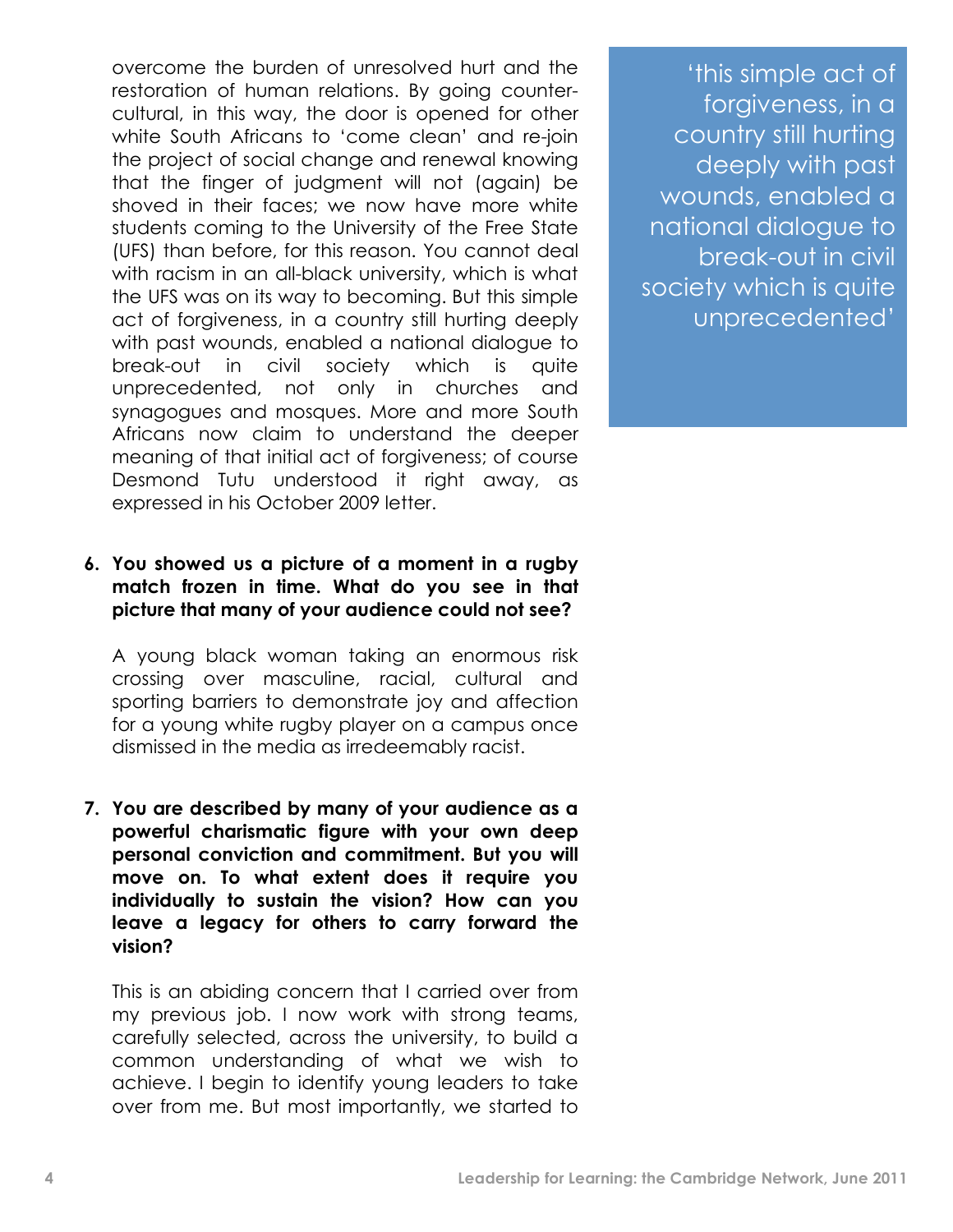'change the rules of game' in social and cultural practice so that what we started is sustained beyond the one or two leaders at the top. Still, this means staying for at least 7-10 years; anything shorter risks backsliding on both the academic and the human projects which constitute our central vision.

#### **8. What or who has most influenced your thinking and your understanding of leadership?**

My grandfather from a rural town in the Western Cape of South Africa.

My earliest memories of him was that he went blind after he lost his property that was given to white families and he was moved to a poor township. This proud, elegant, decent man refused to become bitter and demonstrated the same love and affection for black and white as he did when he was better-off, materially speaking, than most whites in that area. I still remember how we would walk down the Main Street of Montagu, the town's name, and he would lift his hat when a white woman greeted him, as was the custom those days. Even more surprising was that in greeting, the white woman or man would say respectfully, "Meneer Johnson" (Sir, Mister Johnson). For the 1960s, that was something else. Apartheid robbed him, but it could not break him.

Oupa (grandfather) Johnson is the kind of leader I so much wish to become.

**Jonathan Jansen is Vice-Chancellor and Rector of the University of the Free State, Honorary Professor of Education at the University of the Witwatersrand and Visiting Fellow at the National Research Foundation, South Africa.**

He was a Fulbright Scholar to Stanford University (2007-2008), former Dean of Education at the University of Pretoria (2001-2007), and holds Honorary Doctorates from the University of Edinburgh and the University of Cleveland, USA.

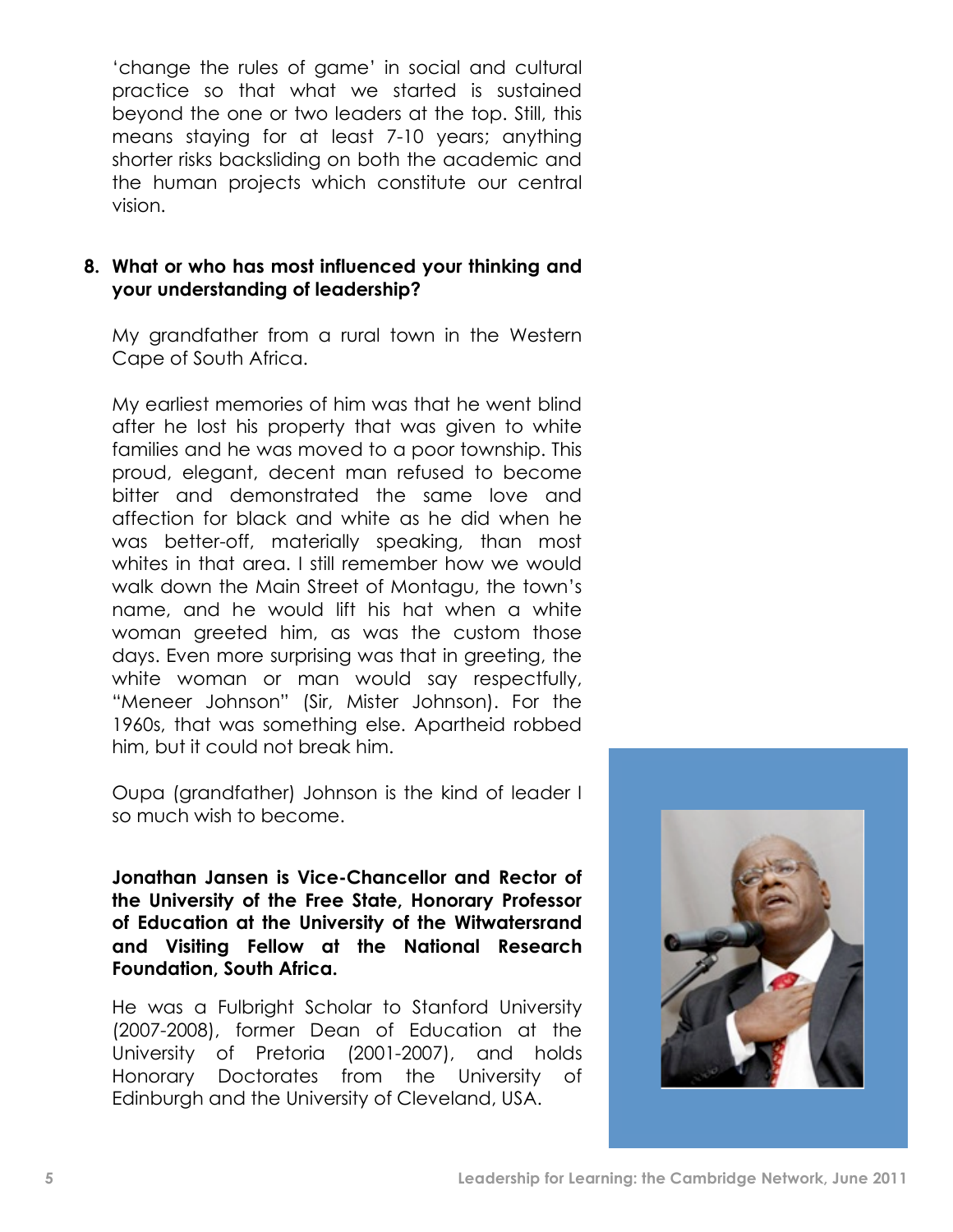### **Reflections**

#### **Confronting and changing culture: Knowledge in the Blood**

Jonathan Jansen is an inspirational speaker, someone whose integrity and humanity go hand-in-hand with his keen intellect, his gentle wit and his gifts of oratory. I make these judgements having first heard Jonathan speak last summer in Mauritius. Of course, it's easy to get carried along on a wave of enthusiasm generated by a charismatic first speaker at a conference set in idyllic surroundings, but having been fascinated by that talk, I went on to read *Knowledge in the Blood*, as well as some of Jonathan's other writings, and his recent seminar in the Faculty left me every bit as inspired as I was a year ago.

Molly Warrington, Department of Geography, University of Cambridge

It was an immense privilege and an affecting experience to meet Jonathan Jansen and to hear him speak, but his humanity, courage, scholarship, intellect and wisdom are equally, if not even more evident, in his writing. Jonathan's book *Knowledge in the Blood* tells the story of his term of office as Dean of the Faculty of Education at the historically Afrikaner University of Pretoria. It is absolutely, and rivetingly, about understanding and confronting the multiple legacies of Apartheid in South Africa, but the insights into leadership and change are widely applicable. We all know change is often difficult and resisted: *Knowledge in the Blood* refers to how beliefs and identity which shape responses to change are an integral part of every individual - formed, reinforced and transmitted by heritage, experience, culture and company.

Sue Swaffield, Senior Lecturer, University of Cambridge Faculty of Education

The term 'cultural change' is liberally used in leadership contexts yet Professor Jonathan Jansen's tenure as the first black Vice-Chancellor of a South African university genuinely epitomises cultural change. Based within an institution located in the heart of Afrikaner territory, Jonathan Jansen is addressing the pernicious remnants of a system which, he explained, still manages to entrench and even scar the mindsets of young students born several years after the end of the apartheid regime. In his widely recognized warm, lively and sparkling manner, the Vice-Chancellor of the *University of the Free State* shared compelling, astonishing and sometimes shocking narratives in his efforts to turn around a South African university characterized by an element of (on occasion violent) racial tensions between white and black students. Jansen astutely and a little mischievously opened his talk by recognizing the British higher education establishment - his visit to Cambridge just happened to coincide with newspaper headlines quoting a speech by Prime Minister David Cameron which condemned Oxford for only admitting one black Caribbean student in 2009.

Afua Osei, Client Director, Cambridge Judge Business School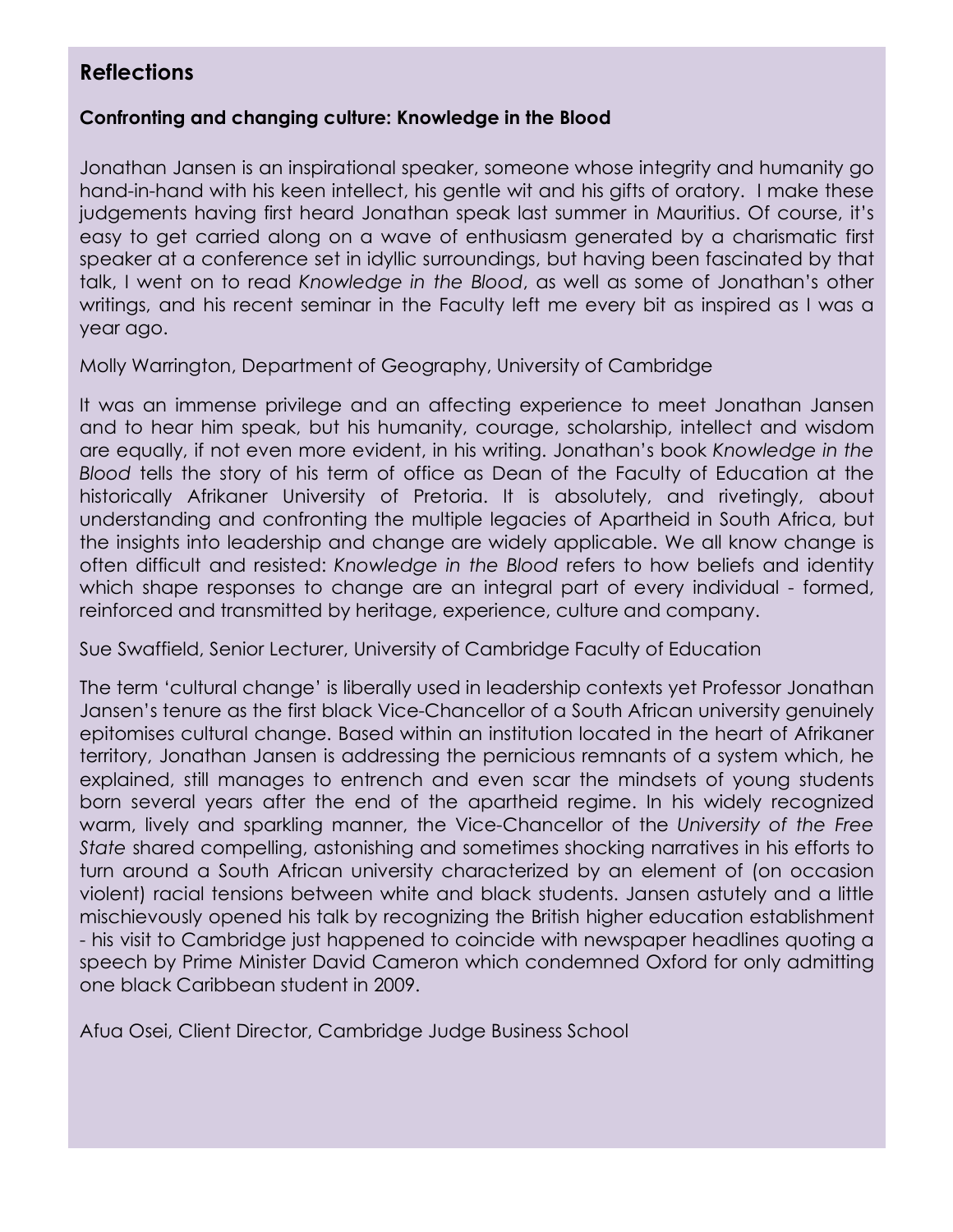#### **Leadership: charisma and sustainability**

Here was a man whose leadership embodied charisma, determination, and humility… a man for all seasons and for all people, accessible to all and visible throughout the wider community, in the most unlikely of contexts … a man who saw leadership as a collaborative and energising activity… who saw leadership in a context of seeking out people who offered exceptional skills, unusual abilities, unorthodox 'takes' on situations, finding talents hidden sometimes in obscure contexts… a man who created opportunities and offered challenges, who defied convention and role definition, who was not hide-bound by status and tradition. Whatever challenges leaders of communities face – the response has to be similar... to build trust, to balance listening with considered and decisive action, to seek out opportunities to give opportunity to others, to reconcile charisma and humility.

Mike Younger, Director Commonwealth Centre for Education, University of Cambridge

One is tempted, having experienced the magnetism of the seminar presentation, to ascribe part of the answer to this leader's personal charisma. No doubt charisma succeeded in galvanizing or mobilizing UFS colleagues, but other factors had to be in play, because charisma doesn't stick for long. The timing surely had to be right (having sunk so low in 2009, and having been shamed in the eyes of the world by the Facebook account of the students' atrocities, where else was there for UFS to go?) and, equally, the measures implemented, which were intended to tackle the terrifyingly ugly and horrible problem of racism, had to be the right ones. Here is where there was evidence of a deftness of touch; a deftness of touch which was grounded in a willingness to get to grips with the fear at the heart of the racial oppressor's worldview.

Peter Gronn, Head of University of Cambridge Faculty of Education

Integral to Jonathan's leadership style is a process of listening and explaining, of making space and time for all voices to be heard and all perspectives to be expressed, particularly those of students. Thus has Jonathan been able to act in bringing about transformation, despite powerful and entrenched opposition. Such a leadership style has sometimes been conceptualised as 'feminine', and indeed, Jonathan admitted that it had initially been easier to shift the thinking of female students than that of males. But gender sensitivity is not only evident in his approach, but embedded within his understanding of the complexities underlying 'racial' divisions, because Jonathan acknowledges that social justice is grounded in an intersectional approach, which addresses not only 'race', but also gender, class and sexuality. A truly remarkable man! (Molly Warrington)

Jonathan's leadership by example, and candid reflection when in his eyes it has fallen short, are inspiring and humbling. Leadership is about what you say and do, not just at official decision-taking points but crucially every day, and particularly in unguarded moments when tired and under pressure. It is about engaging with, understanding, and learning from those who seem most distant and antagonistic. It is about dialogue, in classrooms, on campus, over a meal, and through the media. It is about the messages conveyed by physical surroundings: Jonathan writes of the portraits of previous deans, all white males, lining the corridor to his office, and of the prominent statue of the Afrikaner founder of the university (one he keeps the other he removes – with good reasons). What do our institutions, and the behaviour in them, say about what is valued? Anyone wanting to learn about leadership will find immense richness in the pages of his masterpiece*.* (Sue Swaffield)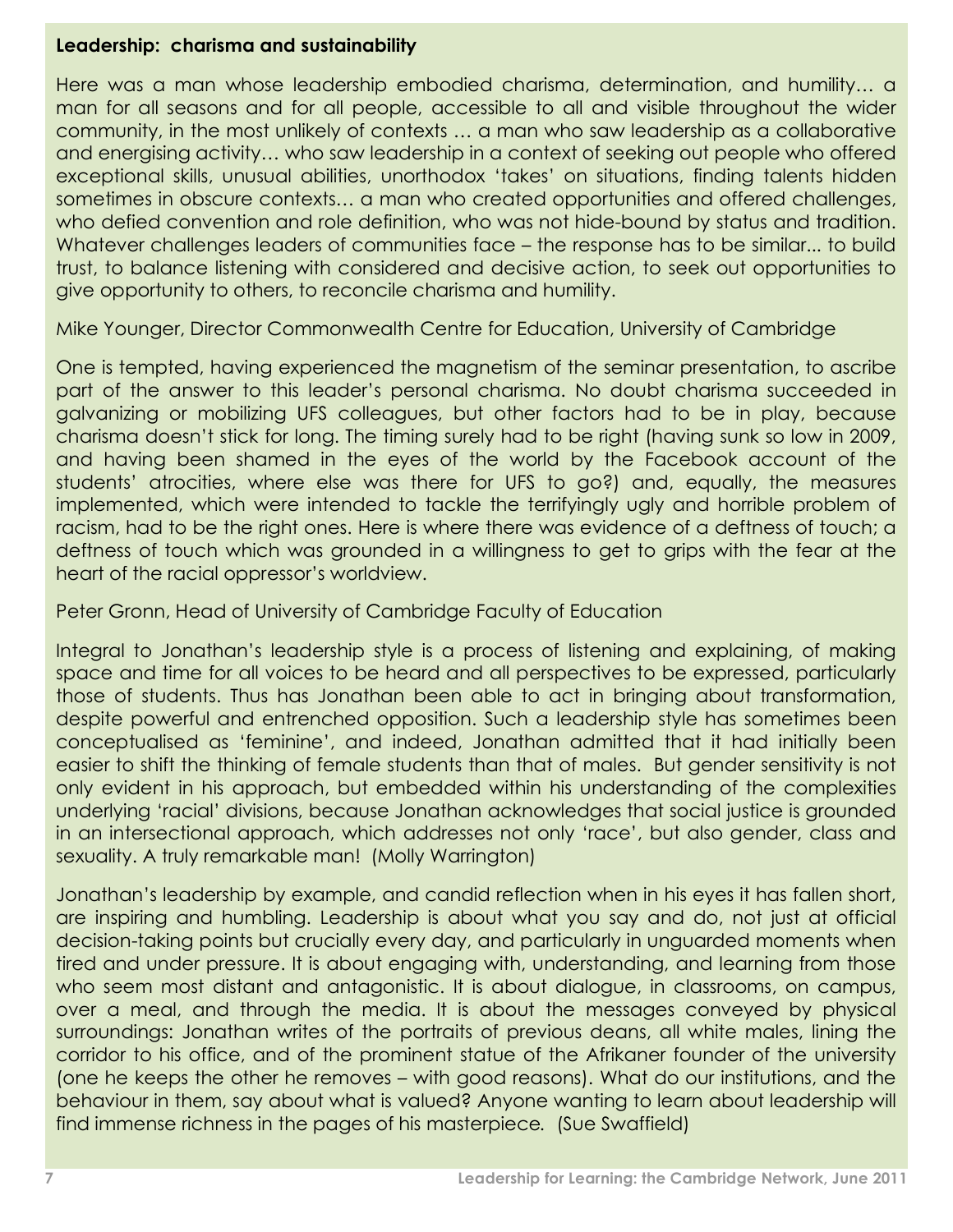#### **Racism and reconciliation**

The disturbing events which instigated a campus race riot clearly represent some of the more challenging episodes of Jonathan's tenure. He highlighted the four black university domestic workers assaulted on a prolonged basis by a fraternity of white male students – a riot and then national and international outcry ensued. As Jonathan shared his insightful and articulate reflections, it was evident that he has an inherent understanding of behaviours alongside a gift for diplomacy and widespread buy-in. The governing ANC roundly criticised Jonathan's compassionate resolution of the crimes committed by the Afrikaner students; he simultaneously gained the trust of the Boer community. Tackling the root causes, he launched a global recruitment campaign and hired 20 black professors of international standing. Ultimately, Jonathan Jansen identified the black African students *and* white Afrikaner students as victims of a racist system. The narratives and anecdotes perfectly illustrated that Vice-Chancellor Jansen has rolled up his sleeves and is addressing the challenges brick-by-brick, dismantling (with gusto) the legacy and impact of apartheid on the South African university landscape. (Afua Osei)

When he was fair with the Black and white students and so he allowed them back to the University and people put posters saying 'Kill the rector'. I think that it is a good idea that he accepted the white students back because if he did not accept them they would have never learnt that everyone is equal. And also he made an impact on the blacks because they felt the same way towards the white. When he arrived in the free state, he saw that Blacks and white were split. My view was that it was impressive and emotional.

#### Camilla O'Grady, 15 year old student

How could Jonathan sympathise with his students who were exhibiting such blatant racism? I have had cause to recount his story on many occasions and in many different contexts since I first met him in Mauritius last year when we gathered under the auspices of the Centre for Commonwealth Education to revisit the Millennium Development Goals. But as with so many things in life, understanding the theory is not at all the same as putting it into practice. Jonathan Jansen is a giant of a man: not only in terms of his stature – I had great difficulty getting into reverse gear when he sat in the passenger seat of my small car - but also in terms of his humanity. My admiration for what Jonathan has done and continues to do is boundless.

#### Judy Curry, Chief Executive, Commonwealth Education Trust

What was made starkly evident to me, and I guess to many others present, was through Jonathan's vignette of how he dealt with macho racial behaviour by white youths who had systematically degraded black men … the striving for reconciliation, the notion that the University and the wider society had responsibility for these actions as well as the youths themselves … working for understanding, breaking down barriers, challenging stereotypes, demanding all acknowledge a wider responsibility. Difference, then, in the scale, the nature, the intensity of the challenges, but an approach to leadership which was context-specific, which acknowledged historical legacy but was determined to challenge assumptions of responsibility and of power, of negativity and apportioning blame. (Mike Younger)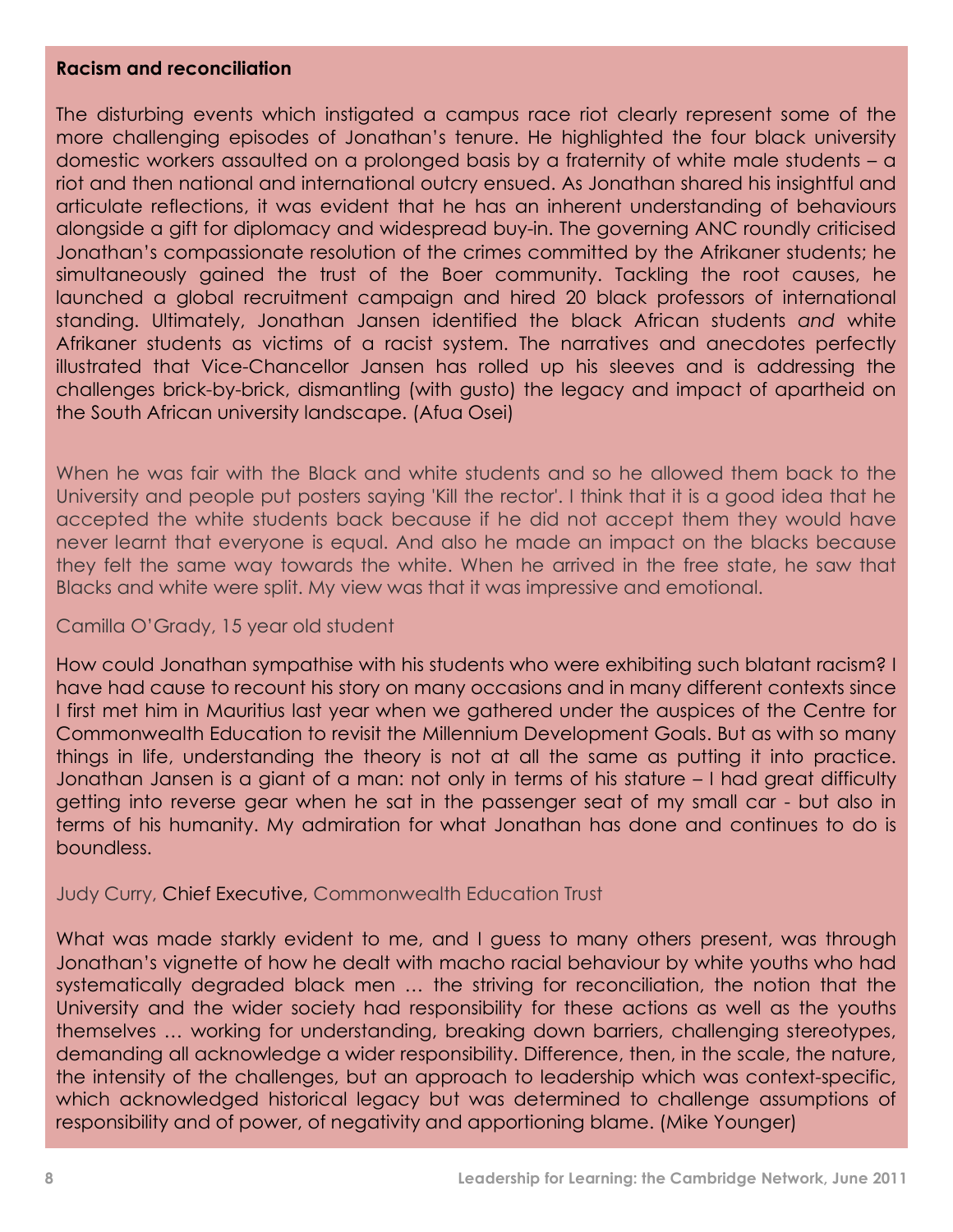No doubt many leaders had been in parallel positions and had tried beforehand but were at best partially successful or at worst had little or nothing to show for their efforts. If so, then how and why did the University of the Free State (UFS) campus race riot of 2009 morph somehow into circumstances in which South African students, regardless of their ethnic and cultural backgrounds, were fraternizing to the extent depicted in Jonathan's powerpoint image of cross-racial congratulatory rugby union triumph, as the students' team defeated its traditional rival? Moreover, how much of what had been in place for the space of barely two years would be likely to stick or persist with Jonathan's (eventual) departure? (Peter Gronn)



Jonathan gently teased us as we struggled to decipher the true meaning of the photograph showing black and white students playing rugby together. But why did we find it so hard? Was it because we genuinely did not notice the colour differences? Or was it that we were concerned that by referring to them we might expose an underlying racism that we did not even know we had? Dare we white middle class Brits who are almost sure that we have no vestiges of racism expose ourselves to Jonathan's laser like scrutiny by raising the issue? Yet again Jonathan had subtly and with great gentleness managed to make us examine our own attitudes. (Judy Curry)